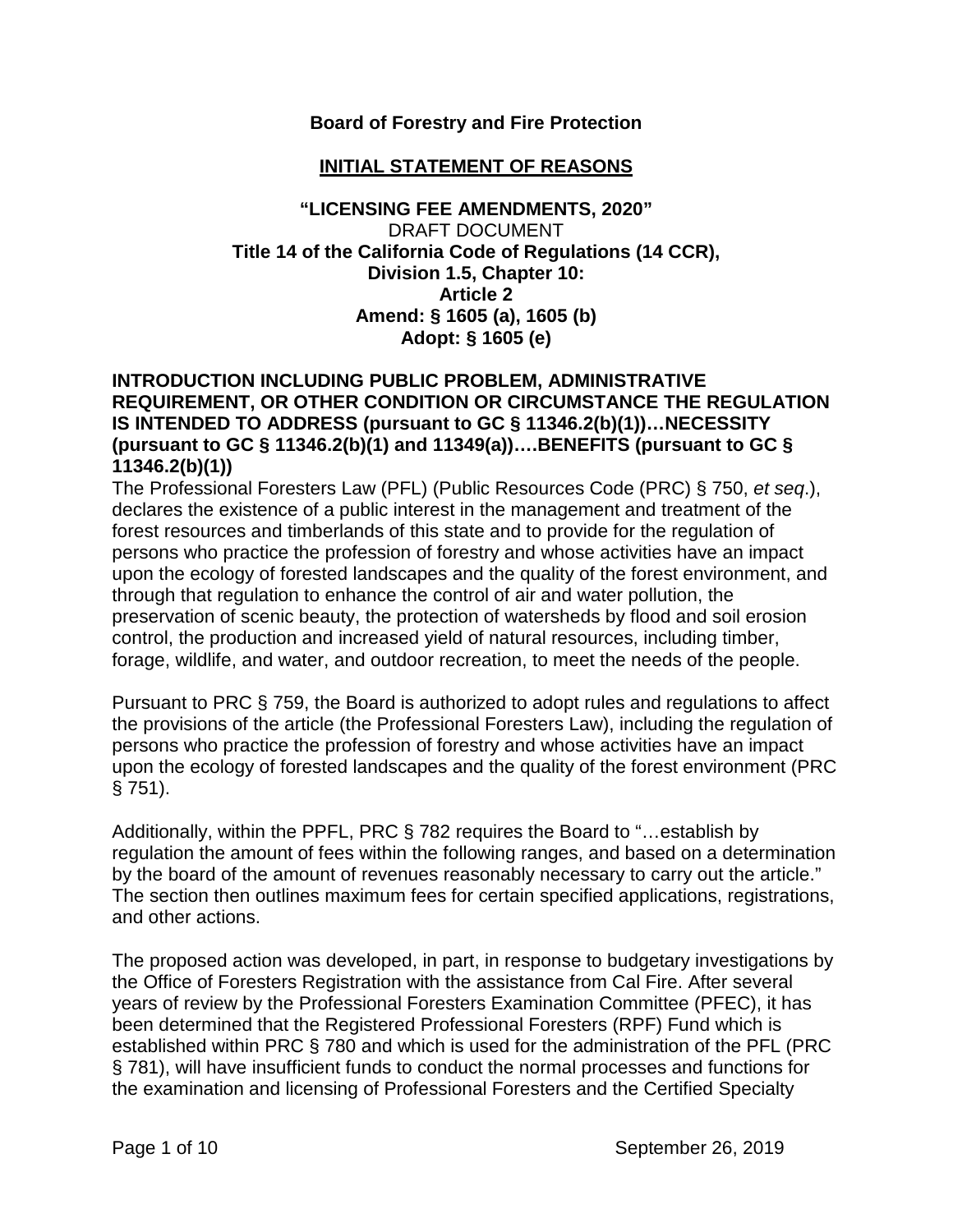program by fiscal 2019-20. Much of this problem stems from a reduced number of registrants and a fee structure that has not changed for 28 years since last revised in 1991.

The PFEC has made recommendations to institute cost cutting measures such as reducing the number of locations for examinations, utilizing State facilities where there is no facility cost for conducting exams, and having the Executive Officer proctor the exam to eliminate expenditures. These actions took effect in 2019. Additionally, the PFEC requested a 10-year forecast of projected fund expenditures with the following assumptions; operation expenses (OE) increased by a nominal rate of inflation (2.6%) annually, personnel expenses (PE) increased by expected pay increases for merit and position salary step, and an assumption that 10% of the registry would either retire their license or put their license in withdrawal status as a result of the projected biennial fee increase for registration renewal. The projection was conducted to provide an analysis of varying combinations of biennial fee levels, potential cost reduction actions and the resulting annual revenue growth or reduction throughout the 10-year projection period.

The **problem** is that, even with various cost-cutting measures which have already been implemented, the Registered Professional Foresters Fund will not be solvent enough for continued effective administration of the Professional Foresters law in the near future. Additionally, outreach and surveys from the PFEC indicates that approximately 10% of RPFs will relinquish their license upon increased costs of renewals, both adding to the fund insolvency and eliminating valuable professional foresters from the workforce at a time where the implementation of forest health or fuel reduction projects, many of which require RPF involvement, are most necessary in order to address fire hazards and ecological issues facing forests throughout the state. Additionally, it can be assumed that many of those individuals who will abandon their license are those closer to the end of their career who, though they may not engage in specific activities which require a license, have the most professional experience and are able to pass on that experience and knowledge to emergent professionals and trainees. Finally, the funds which are available for the administration of the PFL are generated through fees collected pursuant to the PFL and, though good governance would establish requirements for the evaluation of these funds to ensure continued administration of the PFL for the public good, no such mechanism exists.

Data was utilized from Cal Fire accounting reports. Utilizing the PFEC projection assumptions and the historic and forecasted accounting and revenue projections from Cal Fire, it was determined that a minimum biennial fee to maintain fund integrity and build fund surplus for long term solvency under the assumptions listed above, will require at a minimum 84% increase in the current renewal fee for Registered Professional Foresters (RPF). Additionally, the PFEC in deliberation requested a similar fee increase for Specialty Certificates of 85.7%, and requested increases in all nonrenewal related fees itemized in PRC 1605 to the maximum detailed in statute (PRC § 782) under the Professional Foresters Law.

Additional administrative changes were requested by the PFEC to include amending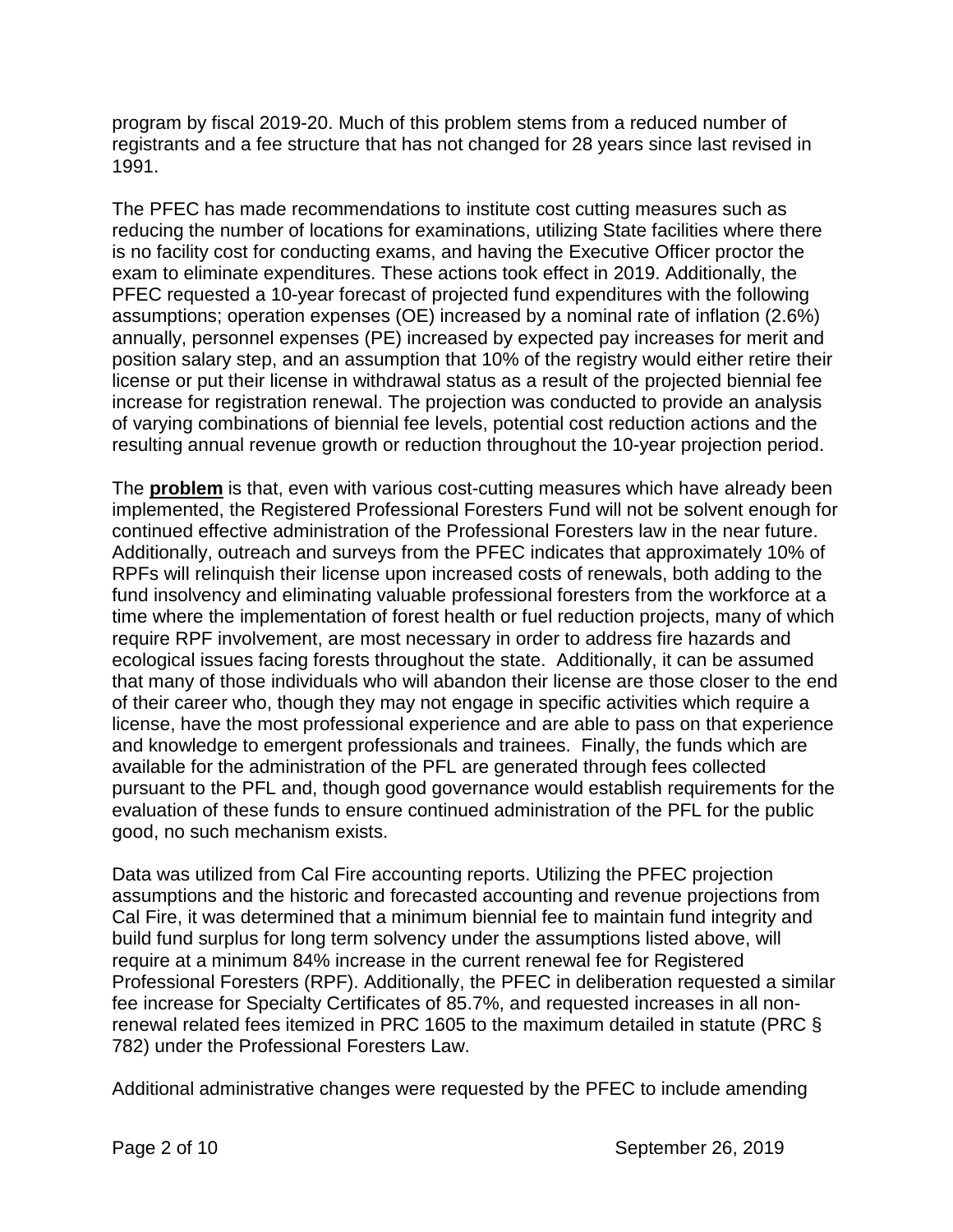#### 14 CCR § 1605 as follows:

- Amend 14 CCR § 1605 (a) to allow for fee payments by credit card to expedite and reduce expenses associated with fee payment processing.
- Adopt 14 CCR  $\S$  1605 (b)(10) to provide a renewal fee discount of  $\S$  100 biennially for any Registered Professional Forester (RPF) with 30 or more years of registration as a Professional Forester to offset likely voluntary relinquishment and license withdrawal resulting from fee increases and to maintain qualified supervising RPFs to meet the intent of 14 CCR § 1622, that RPF license applicants work three years under a registrant as part of the condition to qualify for the RPF examination.
- Adopt 14 CCR § 1605 (e) to require the PFEC to periodically evaluate renewal fees at least every five years for any necessary fee changes condition of available funds.

The **purpose** of the proposed action is to raise renewal and other fees to ensure the continued functions of the Office of Foresters Registration including; the review of applicants for examination, examination development and implementation, proctoring, and grading. Other functions supported by the RPF fund include complaint review, investigations, complaint processing, litigation, record keeping, renewal processing, distribution of licensing information to the registry, and general administration of the Professional Foresters Law. The purpose is to also provide for efficient payment processing for registrants, clarify the process and procedures for appeals of examinations and qualifications for license applicants, and to support the fund through implementation of fund reviews every five years at a minimum, and fee discounts to retain the most experienced professional forester registrants to help offset revenue losses and retain experienced RPFs.

The **effect** of the proposed action is to increase the available revenue to the RPF fund at operable levels by increasing certain fees associated with the Office of Professional Foresters Registration. Retaining the roughly ten percent of Register Professional Foresters with over 30 years in the registry who may otherwise abandon their license through a one hundred dollar discount in their biennial renewal fee. Reducing the processing cost and expediting fee payment for registrants through the allowance of online credit card payments. Ensuring the RPF fund solvency by requiring the PFEC to review the fund condition periodically.

The **benefit** of the proposed action is fund solvency so the processes and benefits of licensing for Registered Professional Foresters and Certified Specialists are maintained and the continual support and administration of the Professional Foresters Law is achieved, preserving the associated environmental benefits from having trained, licensed professionals to remain engaged in the professional practice of forestry as well as to oversee the work product of license applicants, consistent with 14 CCR § 1622.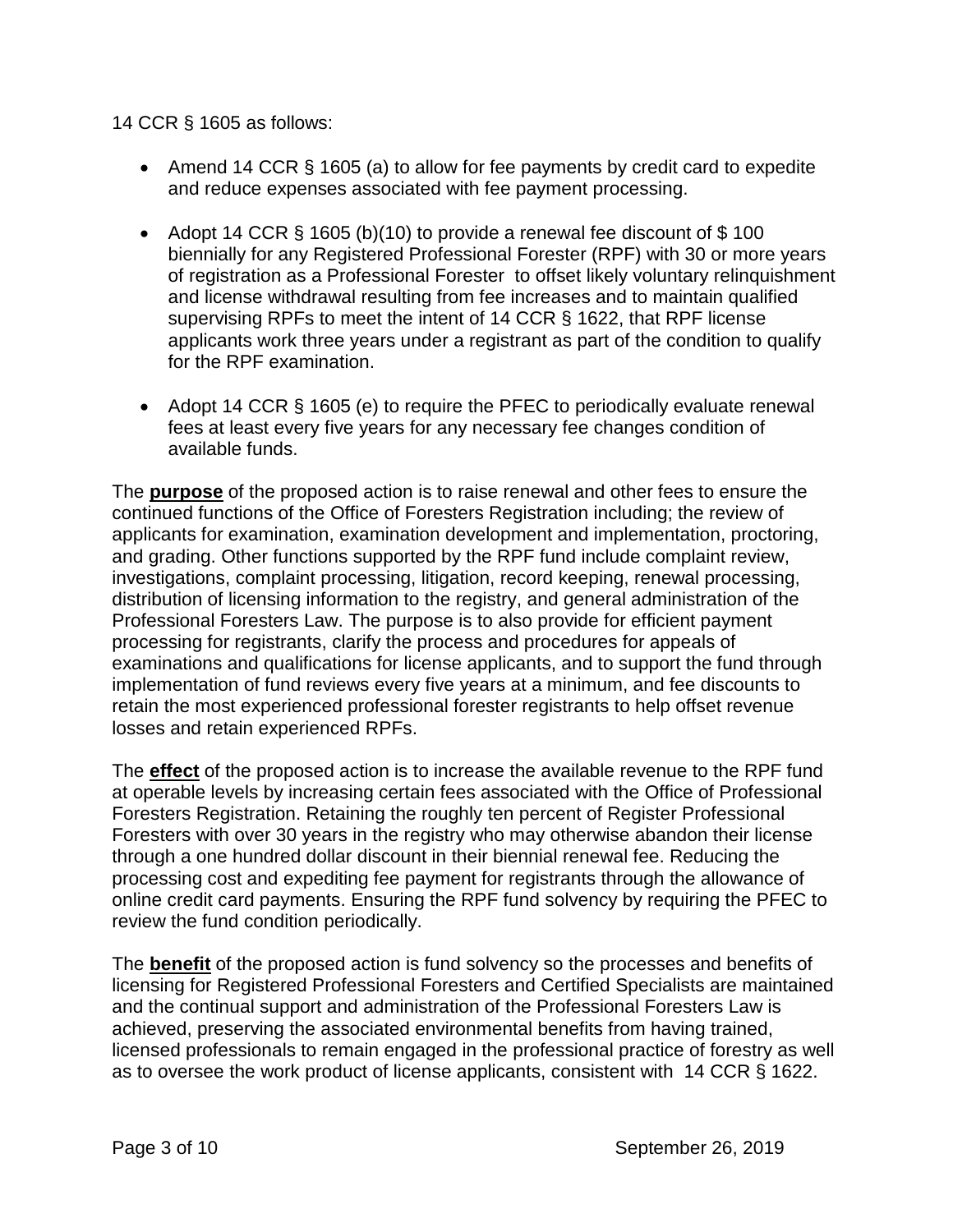**SPECIFIC PURPOSE OF EACH ADOPTION, AMENDMENT OR REPEAL (pursuant to GOV § 11346.2(b)(1)) AND THE RATIONALE FOR THE AGENCY'S DETERMINATION THAT EACH ADOPTION, AMENDMENT OR REPEAL IS REASONABLY NECESSARY TO CARRY OUT THE PURPOSE(S) OF THE STATUTE(S) OR OTHER PROVISIONS OF LAW THAT THE ACTION IS IMPLEMENTING, INTERPRETING OR MAKING SPECIFIC AND TO ADDRESS THE PROBLEM FOR WHICH IT IS PROPOSED (pursuant to GOV §§ 11346.2(b)(1) and 11349(a) and 1 CCR § 10(b)).** *Note: For each adoption, amendment, or repeal provide the problem, purpose and necessity.*

The Board is proposing action to amend 14 CCR § 1605.

The **problem** is that the last time the renewal fee for Registered Professional Foresters was increased was in 1991. Since that time the number of foresters in the registry paying the renewal fee has gradually declined by approximately 1/3 thereby jeopardizing the fund solvency. The demographic distribution of the most significant segment of registrants in the program are Registered Professional Foresters (RPFs). RPFs comprise almost 93% of registrants and pay substantially more in renewal fees than Certified Specialists (\$190 biennially compared to \$70 for Certified Specialists). Surveys of the registry by the Office of Professional Foresters Registration indicate 48% of all RPFs will retire within the next decade. Retaining qualified RPFs for supervision of unlicensed forestry practitioners is an important component of the qualifications to become an RPF per the regulations in 14 CCR § 1622. With nearly half of all registrants potentially retiring, the Office of Professional Foresters Registration will require increasing fees to manage the program and must balance those fee increases against losses of registrants as a result of the fee increases. Therefore, the Professional Foresters Examining Committee has chosen to structure the fees to provide discounts to the most experienced registrant demographic to retain some revenue for the fund and to retain experienced licensed professionals. All associated costs and revenues for running the program have been evaluated and changes are proposed to further increase the efficiencies and reduce expenses.

The **purpose** of the proposed action is to provide sufficient funds to maintain the functions of the Office of Professional Foresters Registration for at least a decade into the future without another adjustment to the fund renewal fee amount in the near future, as well as to allow for the payment of fees by credit card and a regulatory requirement for the PFEC to monitor fund solvency and report any necessary action to the Board.

The **effect** of the proposed action is the following:

- An 84% increase in both the annual renewal fee rate for license as a Registered Professional Forester (RPF) from \$95 to \$175, and the biennial renewal fee from \$ 190.00 to \$ 350.00 biennially.
- An 85.7% increase in both the annual renewal fee rate for a Specialty Certificate from \$35 to \$65, and the biennial renewal fee from \$ 70 to \$ 130.00 biennially.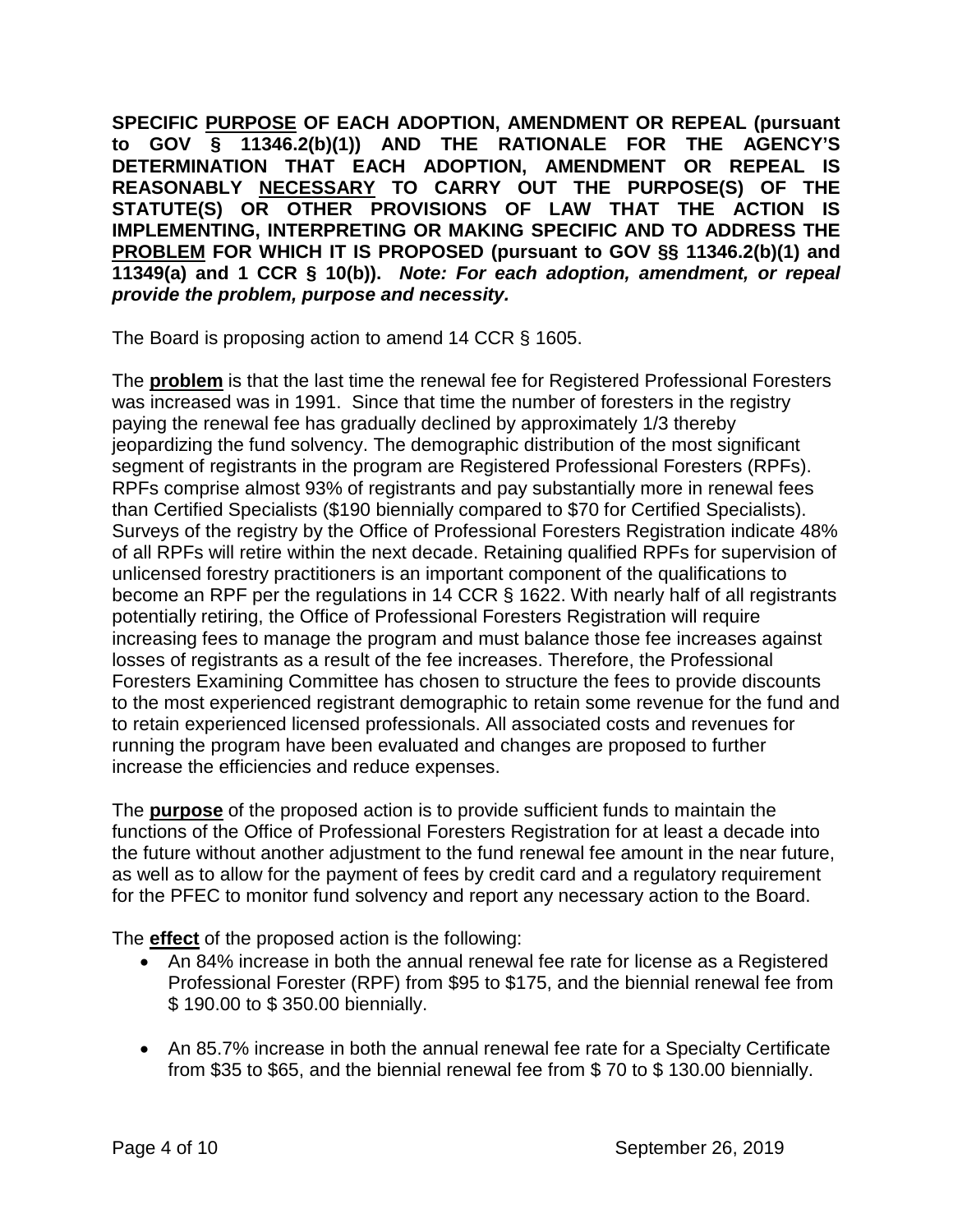- A \$100 biennial discount is proposed to provided incentive for RPFs considering retirement to maintain their licenses to meet the financial needs of the RPF fund and the supervisory requirements of PRC § 1622 to have RPF supervisors for non-licensed forestry practitioners.
- An increase in the fees related to duplicate license specialty certificate and reinstatement application following withdrawal to the maximums provided in statute under PRC § 782 (c) and (e) respectively.
- A requirement that the PFEC evaluate fund condition for consideration of any fee increases at least every five years.

# **Aggregated Explanation**

The proposed amendments section  $1605 (b)(2)(4)(5)(6)(7)$  & (9) do the following:

- Increase the annual and biennial rate for a license as a professional forester.
- Increase the annual and biennial renewal rate for a specialty certificate.
- Increase the fee for duplicate license or specialty certificate.
- Increase the fee for reinstatement application following withdrawal.

The proposed amendment to section 1605 (a) do the following.

• Allow the use of credit card as a method of fee payment.

The proposed adoption of section 1605 (d) do the following:

• Require the Professional Foresters Examining Committee to review the availability of funds necessary to administer the Professional Foresters Law at least every five years and make recommendations for any potential fee increase adjustments.

## **Amend 14 CCR § 1605 Fees**

Amended § 1605 (b)(2) and § 1605 (b)(4) to increase the annual rate for a license as a professional forester and Specialty Certificate to \$ 175 and \$ 65 respectively. Amended § 1605 (b)(6) and § 1605 (b)(7) to increase the biennial renewal rate as a professional forester or specialty certificate to \$ 350 and \$ 130 respectively. Amended § 1605 (b)(5), fee for duplicate license or specialty certificate, from \$ 5 to \$ 25. Amended § 1605 (b)(9), reinstatement application following withdrawal, from \$ 5 to \$ 50. The purpose of these amendments is to ensure the continued administration and execution of the PFL by making available the funds necessary to do so. These amendments are necessary to clarify this fee structure to the regulated public, as well as to fully implement the PFL.

Adopted § 1605 (b)(10), to provide discount for professional foresters with 30 years or more in the registry, setting the biennial fee of renewal for these individuals to \$250. The purpose of this amendment is to provide an economic incentive to those professional foresters with the greatest amount of experience to remain engaged in professional forestry to both offset the economic impacts of those individuals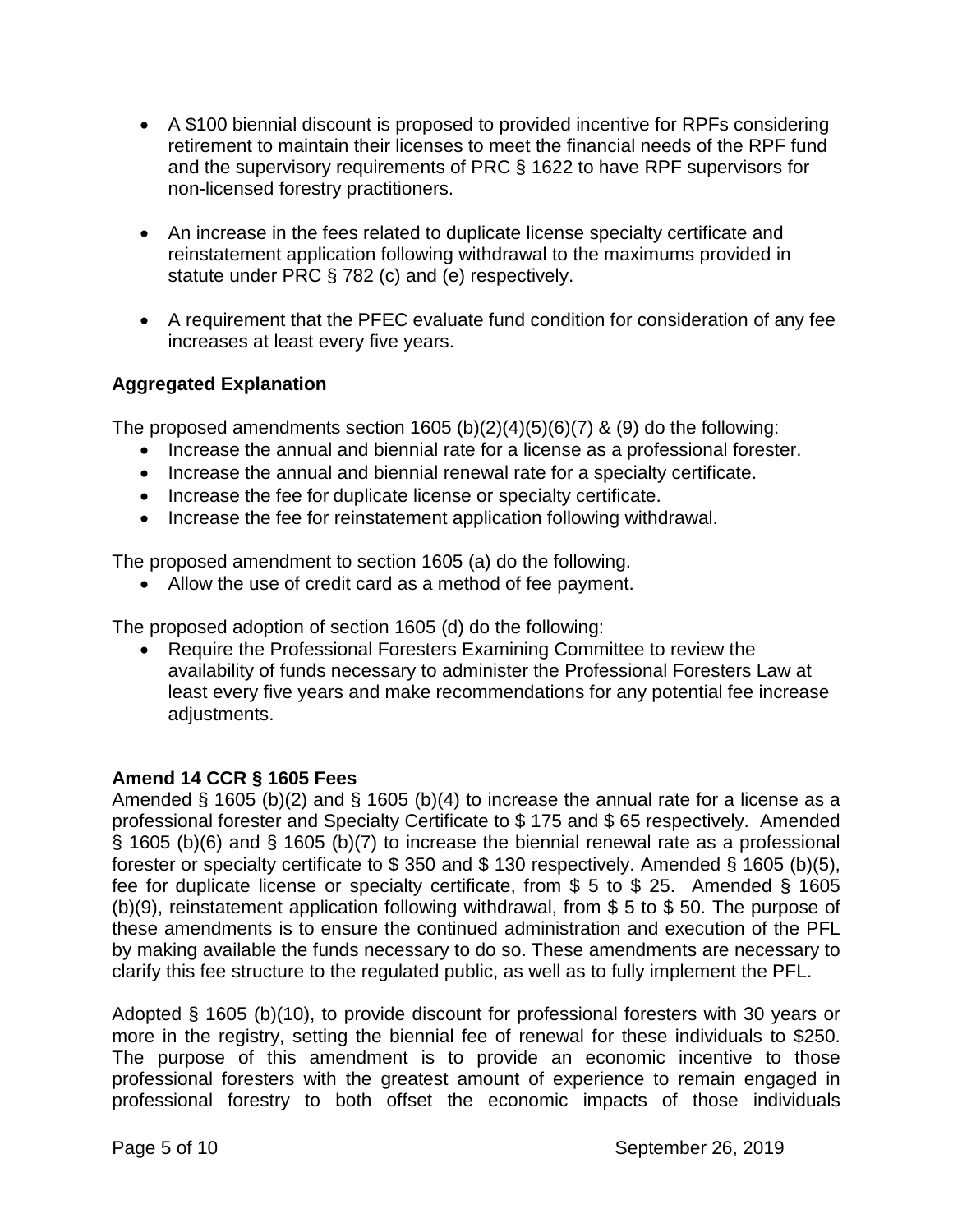relinquishing their licenses and to contribute that knowledge and experience to emergent professionals consistent with 14 CCR § 1622. This amendment is necessary to both clarify this discount to the regulated public and to allow for continued economic contribution to those funds necessary to administer the PFL.

Amended § 1605 (a) to allow credit card payment as an acceptable payment method for fees. The purpose of this amendment is to provide an additional method of fee payment in order to simplify and streamline the contribution of funds from licensed professionals which are necessary to implement the PFL.

Adopted § 1605 (e) to require the review of the availability of funds necessary to administer the PFL by the PFEC on a cycle of no less than every five years and to require the PFEC to provide recommendations on necessary amendments to the fee structure to the Board. The purpose of this amendment is to ensure oversight of the funds necessary for the administration of the law and to clarify the method by which oversight is to be achieved and is necessary to ensure the continued implementation of the PFL.

## **ECONOMIC IMPACT ANALYSIS (pursuant to GOV § 11346.3(b)(1)(A)-(D) and provided pursuant to 11346.3(a)(3))**

The **effect** of the proposed action is the following:

- Increase the annual rate and renewal rate for a license as a professional forester and a specialty certificate.
- Increase the fees for duplicate license and reinstatement from withdrawl.
- Decrease the fee rate through RPF 30 year registry discount.
- Five-year review by PFEC of fund condition and registry.
- Allowance to pay fees using a credit card.

The proposed action:

(A) will not create jobs within California;

- (A) will not eliminate jobs within California;
- (B) will not create new businesses,

(B) will not eliminate existing businesses within California

(C) will not affect the expansion or contraction of businesses currently doing business within California.

(D) will yield nonmonetary benefits.

Based on the following parameters, the **upper bound** of the costs of the proposed action were quantified:

- The total number of licensed professional foresters in California is 1,135. With the fee increase 10% of the RPF registry will use the 30-year discount at a maximum.
- The total number of specialty certificates in California is 88.

Therefore, the total cost for the action is:

Proposed RPF renewal increase  $1,022 \times $350 = $357,700$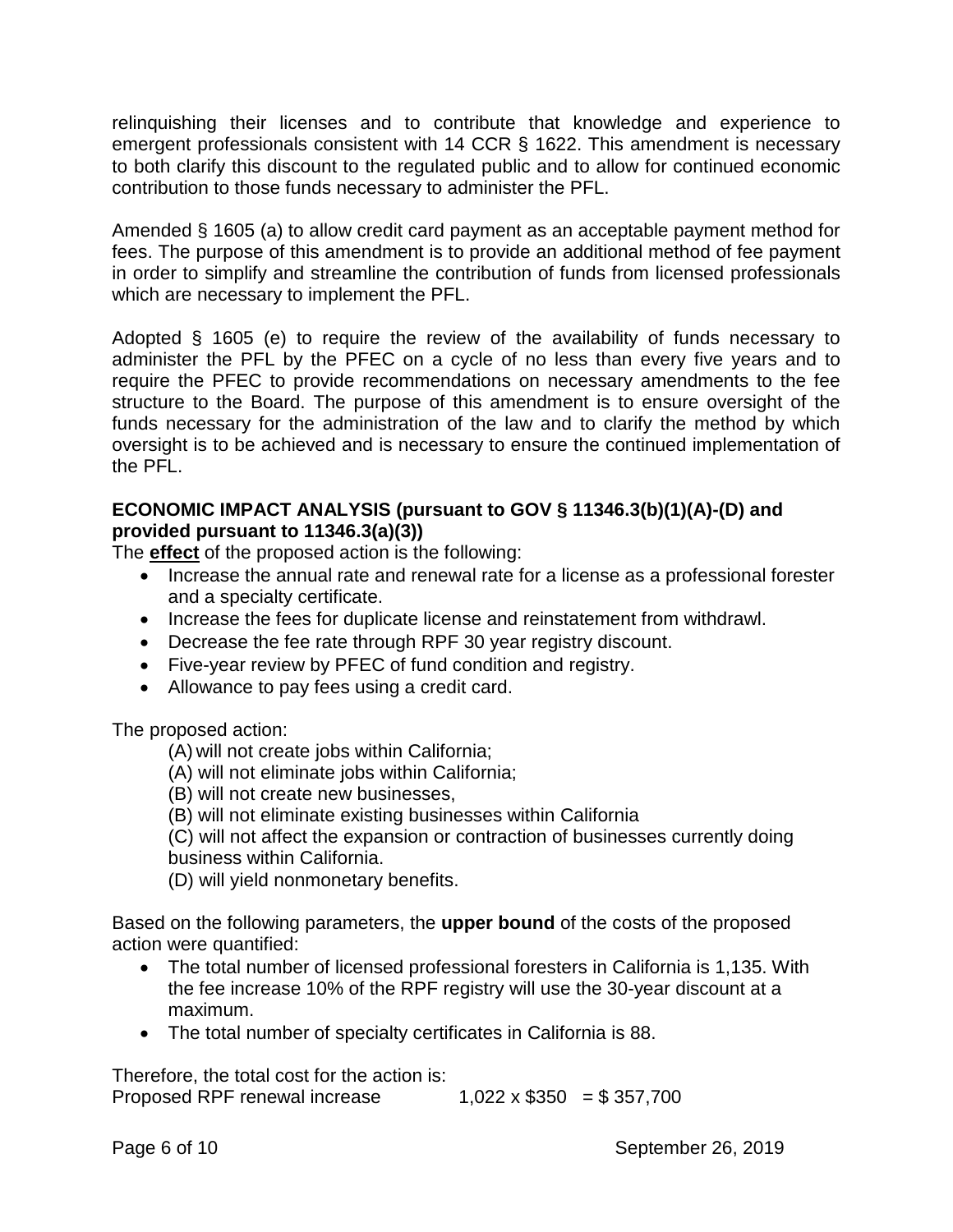| Proposed RPF 30 year Registry Discount 113 x \$250 = \$ 28,250 |                                | \$ 385,950         |
|----------------------------------------------------------------|--------------------------------|--------------------|
| Former RPF renewal rate                                        | $1,135 \times $190 = $215,650$ | \$170,300 Net Cost |

Proposed specialty certificate renewal increase  $88 \times $130 = $11,440$ Former specialty certificate renewal rate  $88 \times $70 = $$  6,160 \$ 5,280 Net Cost

Thus, the adverse economic impact is \$ 175,580 dollars biennially or **\$ 87,790 annually.**

Businesses and Individuals will be subject to this cost. However, business are not expected to expand or contract as a result of these amendments. Although, the proposed action does increase costs to RPFs and businesses that pay the renewal fee for their employees, depending on the variables described above, it is not expected that the proposed action will be so economically expensive it will result in contraction of businesses or so time consuming that it will result in an expansion of businesses.

The number of businesses impacted, including small business, is unknown. Small businesses means independently owned and operated, not dominant in their field of operations and having annual gross receipts less than \$1,000,000. No businesses are expected to be created or eliminated.

The geographic extent is Statewide.

The proposed action may adversely affect the ability of California business to compete with other States by making it slightly costlier to produce goods and services in California. The proposed action will have a small effect on the costs managing forestland in California as compared to other States.

There are no reporting requirements associated with the proposed action.

The proposed action does not afford the incentive for innovation in products, materials or processes.

The proposed action will have a neutral effect on health, welfare, and worker safety, but will benefit the State's environment through the continued functions of the Office of Foresters Registration.

**STATEMENTS OF THE RESULTS OF THE ECONOMIC IMPACT ASSESSMENT (EIA)**  The results of the economic impact assessment are provided below pursuant to **GOV § 11346.5(a)(10)** and prepared pursuant to **GOV § 11346.3(b)(1)(A)-(D)**. The proposed action:

(A) will not create jobs within California;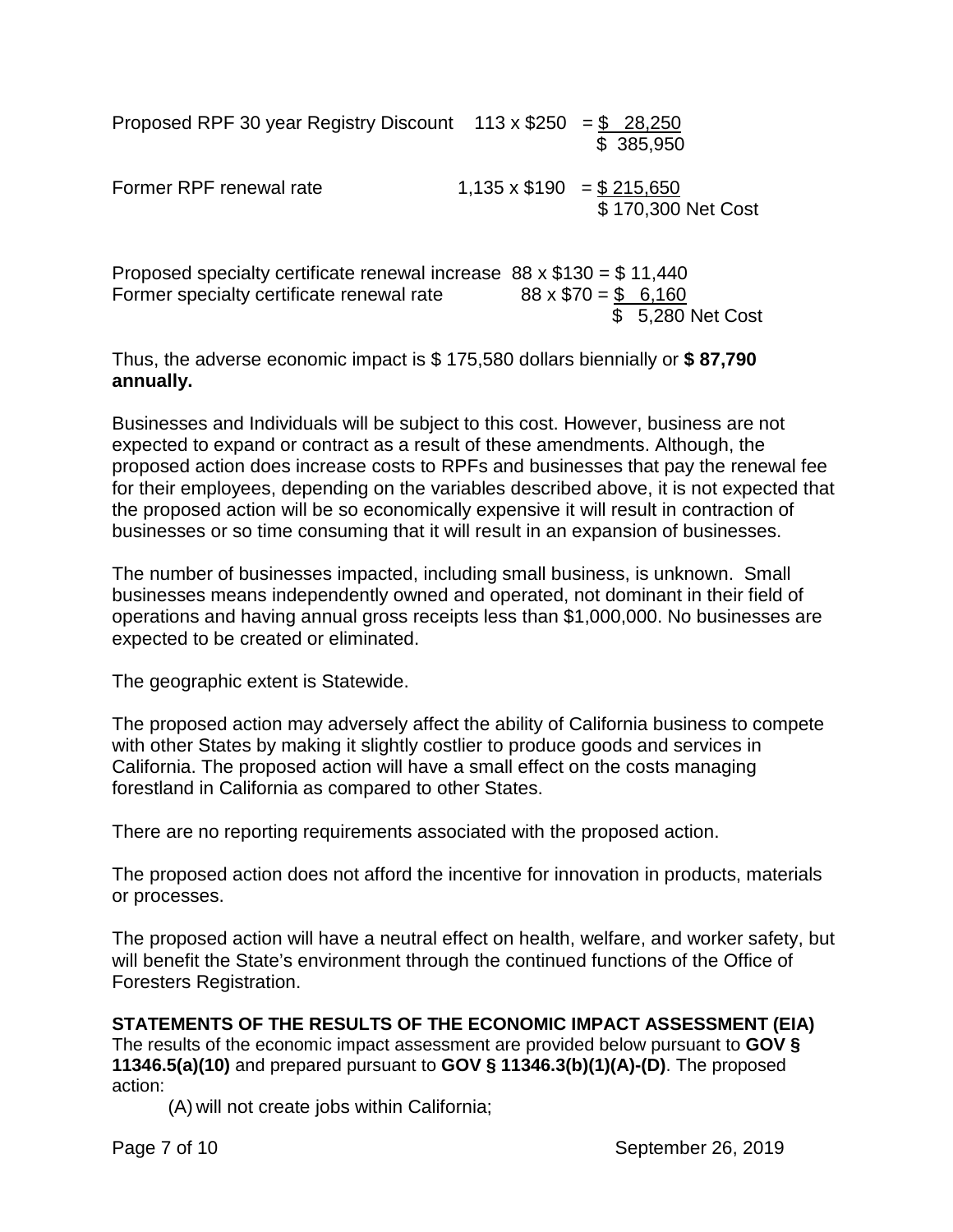(A) will not eliminate jobs within California;

(B) will not create new businesses,

(B) will not eliminate existing businesses within California

(C) will not affect the expansion or contraction of businesses currently doing business within California.

(D) will yield nonmonetary benefits. For additional information on the benefits of the proposed regulation, please see anticipated benefits found under the "Introduction Including Public Problem, Administrative Requirement, or Other Condition or Circumstance the Regulation is Intended to Address".

## **TECHNICAL, THEORETICAL, AND/OR EMPIRICAL STUDY, REPORT, OR SIMILAR DOCUMENT RELIED UPON (pursuant to GOV SECTION 11346.2(b)(3))**

The Board of Forestry and Fire Protection relied on the following list of technical, theoretical, and/or empirical studies, reports or similar documents to develop the proposed action:

- 1. State of California Public Resources Code (PRC) §§ 750-783
- 2. State of California Code of Regulations Title 14 (14 CCR) §§ 1600-1651
- 3. RPF and Certified Specialty Outreach Survey Results, Board of Forestry and Fire Protection, January 14, 2019.

**REASONABLE ALTERNATIVES TO THE PROPOSED ACTION CONSIDERED BY THE BOARD, IF ANY, INCLUDING THE FOLLOWING AND THE BOARD'S REASONS FOR REJECTING THOSE ALTERNATIVES (pursuant to GOV § 11346.2(b)(4)(A) and (B)):**

- **ALTERNATIVES THAT WOULD LESSEN ANY ADVERSE IMPACTS ON SMALL BUSINESS AND/OR**
- **ALTERNATIVES THAT ARE LESS BURDENSOME AND EQUALLY EFFECTIVE IN ACHIEVING THE PURPOSES OF THE REGULATION IN A MANNER THAT ENSURES FULL COMPLIANCE WITH THE AUTHORIZING STATUTE OR OTHER LAW BEING IMPLEMENTED OR MADE SPECIFIC BY THE PROPOSED REGULATION**

Pursuant to **GOV § 11346.5(a)(13)**, the Board must determine that no reasonable alternative it considers, or that has otherwise been identified and brought to the attention of the Board, would be more effective in carrying out the purpose for which the action is proposed, would be as effective and less burdensome to affected private persons than the proposed action, or would be more cost-effective to affected private persons and equally effective in implementing the statutory policy or other provision of law.

## **Alternative 1: No Action Alternative**

The Board considered taking no action, but the no action alternative was rejected because it would not address the problem.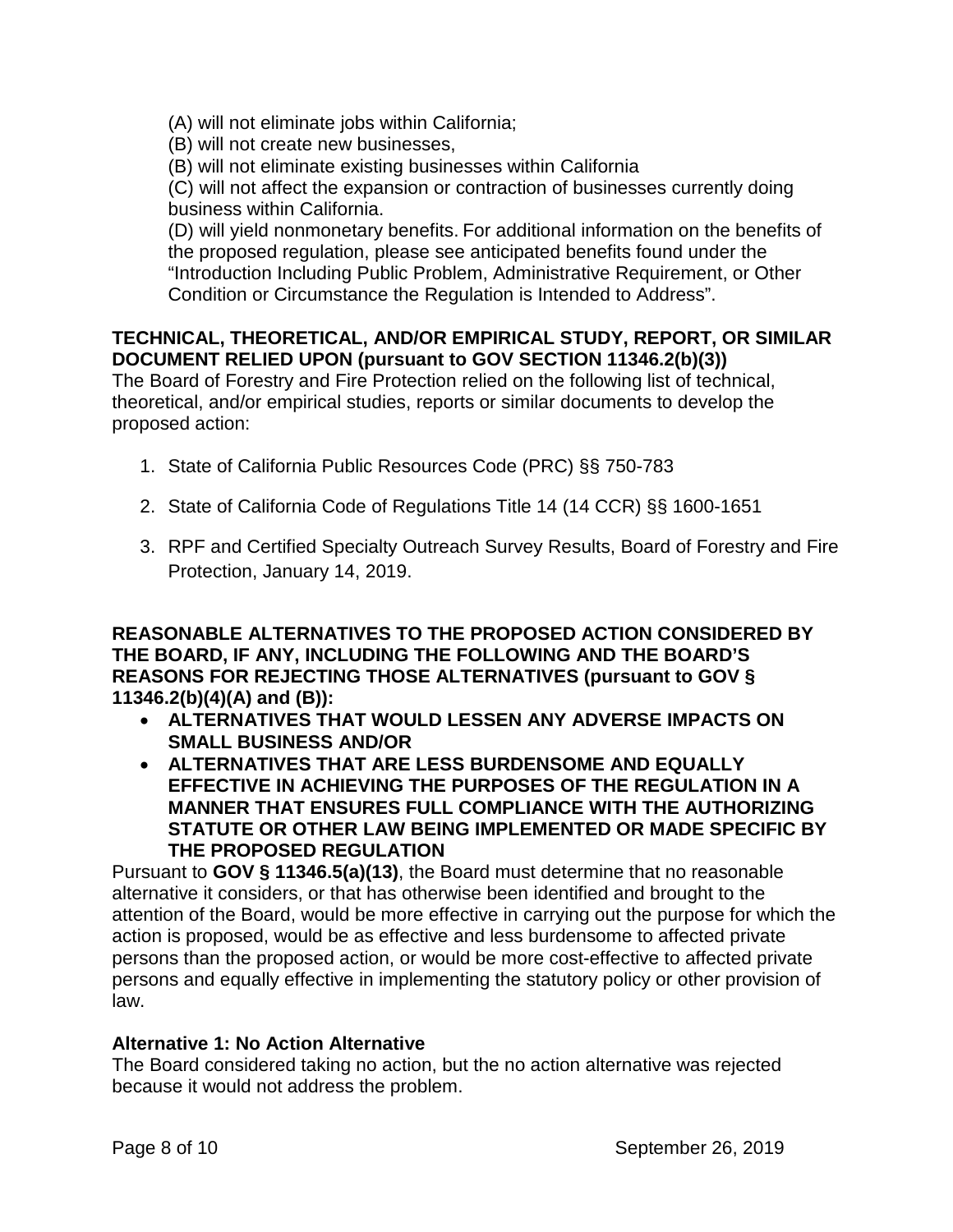### **Alternative #2: Make Existing Regulation Less Prescriptive**

This action could include greatly simplifying the fee structure to one standard amount for all Registered Professional Foresters, Specialty Certificants and any other proposed future limited license class. This alternative was rejected as it would create further complications since the savings of a widely distributed uniform fee would be outweighed by the anticipated license withdrawal and voluntary relinquishment of both retired RPFs and both retired and active Specialty Certificants.

### **Alternative #3: Proposed Action**

The proposed action is to raise revenue to ensure the continued functions of the Office of Foresters Registration including; the review of applicants for examination, appeals of application denials, examination development and implementation, proctoring, exam grading and exam grading appeals. Other functions supported by the RPF fund include complaint review, investigations, complaint processing, litigation, record keeping, renewal processing, distribution of licensing information to the registry, and general administration of the Professional Foresters Law. Additionally, fee payments will be more efficient to process by allowing credit card payments. Requirements of the Professional Foresters Examining Committee (PFEC) to evaluate the RPF fund condition and registry numbers will ensure that fund solvency is addressed on a consistent periodic basis.

Alternatives 1 and 2 would not be more effective or equally effective while being less burdensome or impact fewer small businesses than the proposed action. Specifically, alternatives 1 and 2 would not be less burdensome and equally effective in achieving the purposes of the regulation in a manner that ensures full compliance with the authorizing statute or other law being implemented or made specific by the proposed regulation than the proposed action.

Additionally, alternatives 1 and 2 would not be more effective in carrying out the purpose for which the action is proposed and would not be as effective and less burdensome to affected private persons than the proposed action or would not be more cost-effective to affected private persons and equally effective in implementing the statutory policy or other provision of law than the proposed action. Further, none of the alternatives would have any adverse impact on small business. Small business means independently owned and operated, not dominant in their field of operations and having annual gross receipts less than \$1,000,000.

There are no other viable alternatives. Without regulatory changes, the RPF fund will be depleted next year requiring state subsidy to perform the functions of examination, licensing and discipline of RPFs and CRMs.

## **Prescriptive Standards versus Performance Based Standards (pursuant to GOV §§11340.1(a), 11346.2(b)(1) and 11346.2(b)(4)(A)):**

Pursuant to **GOV §11340.1(a)**, agencies shall actively seek to reduce the unnecessary regulatory burden on private individuals and entities by substituting performance standards for prescriptive standards wherever performance standards can be